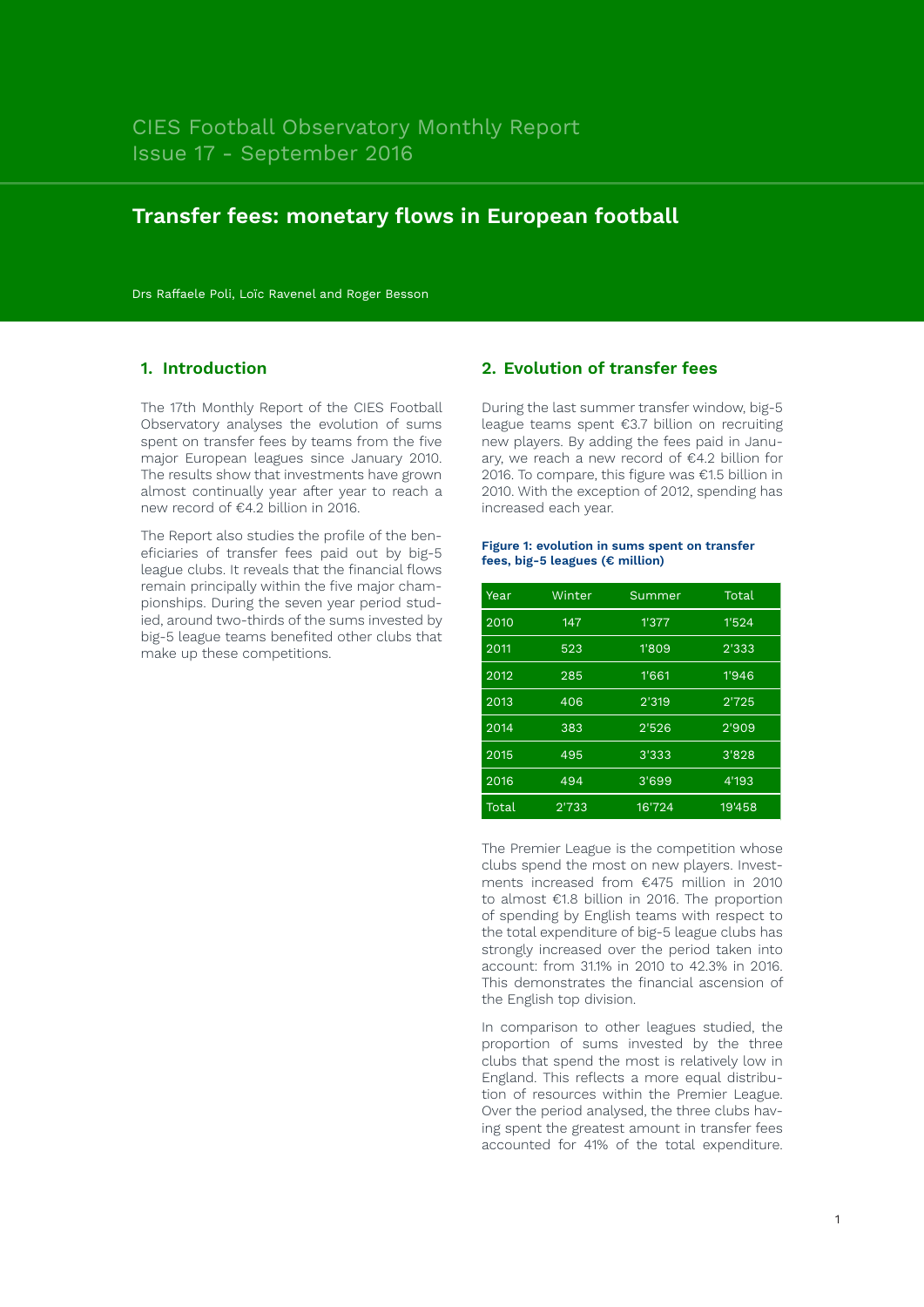

This is the lowest percentage among the five competitions taken into account.

### **Figure 2: evolution of sums invested in transfer fees, Premier League (€ million)**

| Year  | Total | % top 3 | $%$ big-5 |
|-------|-------|---------|-----------|
| 2010  | 475   | 45%     | 31%       |
| 2011  | 843   | 51%     | 36%       |
| 2012  | 722   | 37%     | 37%       |
| 2013  | 939   | 37%     | 34%       |
| 2014  | 1'254 | 46%     | 43%       |
| 2015  | 1'499 | 39%     | 39%       |
| 2016  | 1'772 | 32%     | 42%       |
| Total | 7'504 | 41%     | 39%       |

Italy's top division clubs have invested the second highest amount for the signing of new players between 2010 and 2016: €4.3 billion. However, the progressive drop in the proportion of the expenditure of Serie A clubs with regard to the total big-5 league spending shows the decline of Italian football on an international level. The investments by Serie A teams accounted for 26.5% of the total in 2010 compared to 20.4% in 2016.

The strong recent increase of the proportion of investments by the three top spending clubs reflects the split between Juventus and the other teams of the peninsula, notably the two Milanese teams. At the moment, it is too early to say if the buyout of the latter clubs by Asian investors will result in any major change in the near future.

#### **Figure 3: evolution of sums invested in transfer fees, Serie A (€ million)**

| Year  | Total | % top 3 | $%$ big-5 |
|-------|-------|---------|-----------|
| 2010  | 405   | 39%     | 27%       |
| 2011  | 645   | 38%     | 28%       |
| 2012  | 481   | 35%     | 25%       |
| 2013  | 571   | 40%     | 21%       |
| 2014  | 476   | 35%     | 16%       |
| 2015  | 852   | 50%     | 22%       |
| 2016  | 855   | 50%     | 20%       |
| Total | 4'285 | 41%     | 22%       |

The amounts paid in transfer fees by clubs of the Spanish Liga have also risen between 2010 and 2016. The level of increase in both relative and absolute terms remains, however, less marked than in England or Germany. Despite this, Spanish teams regularly obtain top level results in the European Cup competitions.

The very high percentages in the level of spending of the three clubs having invested the most for each period taken into account is reflection of the economic dominance of Real Madrid, Barcelona and, to a lesser extent, Atlético Madrid. The more equitable sharing of television rights put into place for the 2016/17 season will contribute towards a more even playing field. The impact was already visible in 2016.

## **Figure 4: evolution in the sums invested in transfer fees, Liga (€ million)**

| Year  | Total | % top 3 | $%$ big-5 |
|-------|-------|---------|-----------|
| 2010  | 300   | 66%     | 20%       |
| 2011  | 426   | 54%     | 18%       |
| 2012  | 172   | 57%     | 9%        |
| 2013  | 453   | 70%     | 17%       |
| 2014  | 578   | 73%     | 20%       |
| 2015  | 619   | 61%     | 16%       |
| 2016  | 590   | 56%     | 14%       |
| Total | 3'138 | 62%     | 16%       |

A strong increase in investments on the transfer market was also recorded in Germany. The level measured in 2016 was four times greater than that observed in 2010: €698 million compared to €176 million. This indicates the robust economic health of the Bundesliga's teams. There is no doubt that these figures will continue to rise over the next few years.

The proportion of investments by Bundesliga clubs in comparison with the big-5 league total has also increased strongly since 2010: from 11.6 to 16.6%. Nevertheless, even in 2016, the average fees paid per German club was lower than that observed in a championship that is much less financially solid such as the Italian Serie A. This highlights a less speculative approach to the transfer market.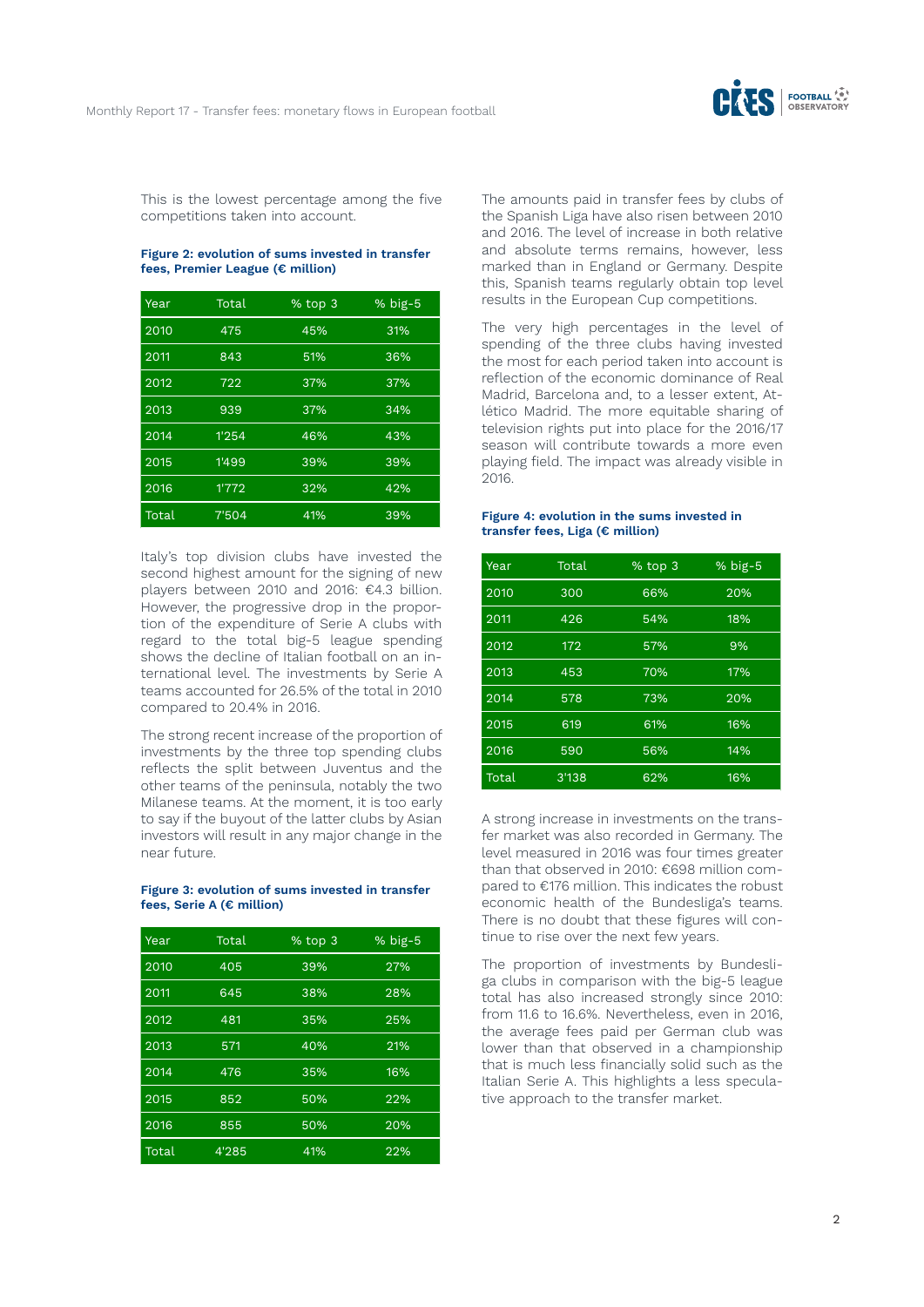

#### **Figure 5: evolution in the sums invested in transfer fees, Bundesliga (€ million)**

| Year  | Total | % top 3 | $%$ big-5 |
|-------|-------|---------|-----------|
| 2010  | 177   | 56%     | 12%       |
| 2011  | 214   | 54%     | 9%        |
| 2012  | 307   | 50%     | 16%       |
| 2013  | 308   | 48%     | 11%       |
| 2014  | 365   | 46%     | 13%       |
| 2015  | 494   | 50%     | 13%       |
| 2016  | 698   | 43%     | 17%       |
| Total | 2'563 | 50%     | 13%       |

The increase in transfer fee expenditure observed in France since 2010 is principally linked to the means invested by Paris St-Germain since the club was purchased by Qatari investors in 2011. PSG's domination is also visible through the very high proportion of the top three spending clubs in the total investments of French teams: on average 66.4% between 2010 and 2016.

Over the seven year period studied, French clubs have only made up 10.1% of spending on the transfer market for big-5 league clubs. This state of affairs is a reflection of the lowly status of Ligue 1 within the context of the major championships. With the exception of Paris St-Germain, Ligue 1 clubs essentially play a stepping stone role for young talents. This situation will certainly continue in the short term.

# **Figure 6: evolution in the sums invested in transfer fees, Ligue 1 (€ million)**

| Year  | Total | % top 3 | $%$ big-5 |
|-------|-------|---------|-----------|
| 2010  | 168   | 60%     | 11%       |
| 2011  | 206   | 58%     | 9%        |
| 2012  | 263   | 68%     | 13%       |
| 2013  | 454   | 82%     | 17%       |
| 2014  | 235   | 67%     | 8%        |
| 2015  | 363   | 72%     | 9%        |
| 2016  | 279   | 58%     | 7%        |
| Total | 1'968 | 66%     | 10%       |

Three English teams top the rankings for clubs having spent the most between 2010 and 2016. Manchester City pips Manchester United and Chelsea for the top spot. Teams from the top twenty tend to monopolise the best rankings within their leagues, as well as the places in the last stages of the UEFA Champions League.

#### **Figure 7: big-5 league clubs having spent the most on transfer fees (2010-2016, € million)**

|                     | Total | Max               | Min              |
|---------------------|-------|-------------------|------------------|
| 1. Man. City        | 1'024 | 266(2015)         | 65(2014)         |
| 2. Chelsea          | 871   | 166 (2011)        | 38 (2010)        |
| 3. Man. United      | 841   | 255(2014)         | 29(2010)         |
| 4. Paris SG         | 691   | <b>156</b> (2013) | 9(2010)          |
| 5. Barcelona        | 680   | <b>179</b> (2014) | 33(2012)         |
| 6. Liverpool        | 663   | 154 (2014)        | 30(2010)         |
| 7. Real Madrid      | 644   | 176 (2013)        | 38 (2016)        |
| 8. Juventus         | 618   | 176 (2016)        | <b>46</b> (2014) |
| 9. Roma             | 535   | 151(2015)         | 19(2010)         |
| 10. Inter           | 517   | 138 (2015)        | 13(2010)         |
| 11. Atlético Madrid | 517   | 122(2015)         | 15(2012)         |
| 12. Arsenal         | 466   | <b>129</b> (2016) | 19(2010)         |
| 13. Tottenham       | 457   | <b>132</b> (2013) | 13(2011)         |
| 14. Napoli          | 437   | 128 (2016)        | 26(2010)         |
| 15. Bayern          | 435   | 99 (2016)         | 54(2014)         |
| 16. Monaco          | 370   | 169 (2013)        | $<1$ (2011)      |
| 17. Wolfsburg       | 353   | 93(2015)          | 31(2014)         |
| 18. Valencia        | 341   | 142(2015)         | 15(2013)         |
| 19. Dortmund        | 340   | 133 (2016)        | 6(2010)          |
| 20. Milan           | 337   | 107(2015)         | 18(2014)         |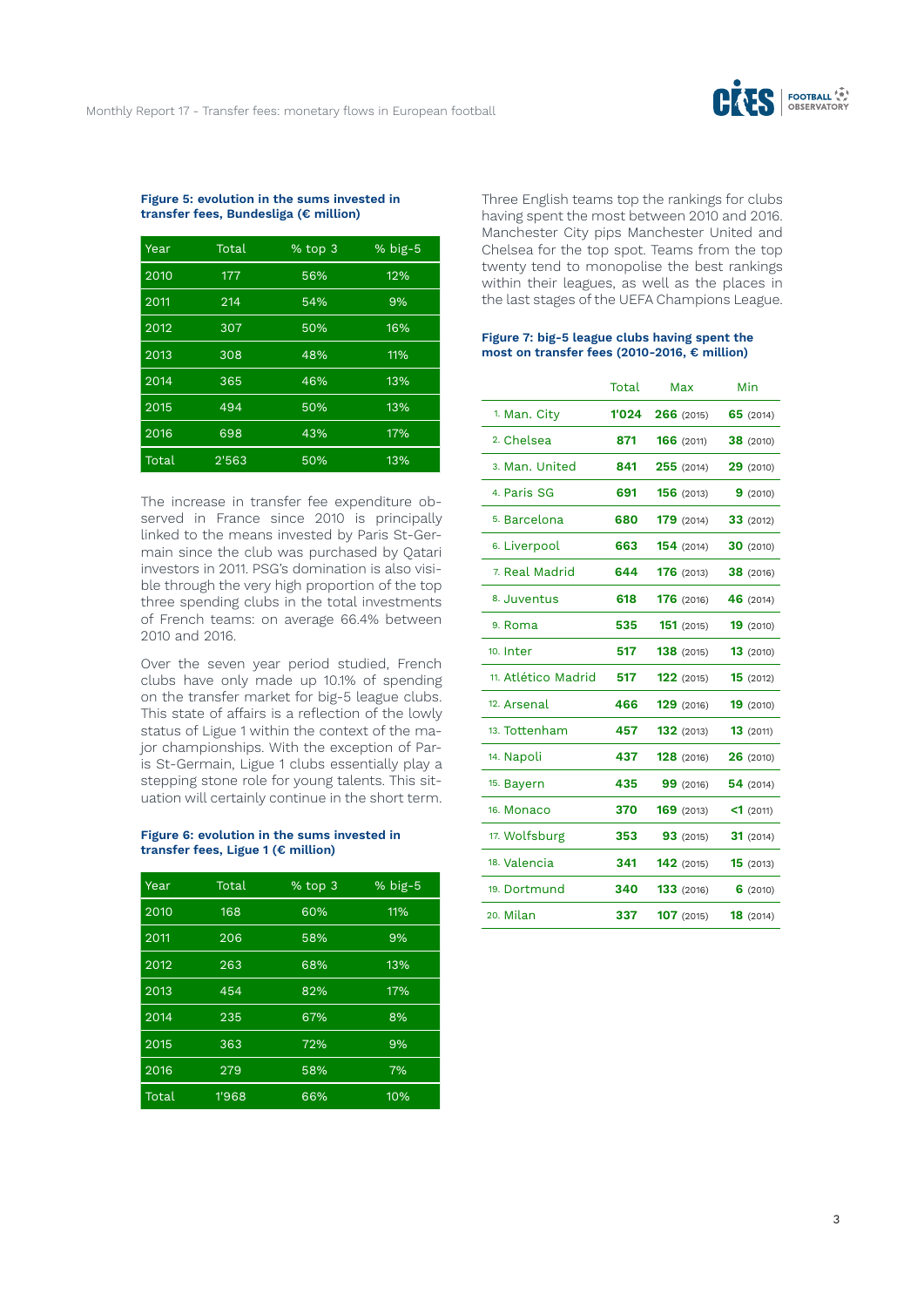

Six English teams are among the 20 clubs having invested the most on the transfer market since 2010. With the increasing dominance of the Premier League, this over-representation tends to reinforce itself. In 2016, 11 teams from the Premiership are among the 20 big-5 league teams having spent the most on recruiting new players.

#### **Figure 8: big-5 league clubs having spent the most on transfer fees (2016, € million)**

| 1.  | Man. City       | 231 |  |
|-----|-----------------|-----|--|
| 2.  | Man. United     | 185 |  |
|     | 3. Juventus     | 176 |  |
|     | 4. Barcelona    | 156 |  |
|     | 5. Chelsea      | 149 |  |
| 6.  | Dortmund        | 133 |  |
|     | 7. Arsenal      | 129 |  |
| 8.  | Napoli          | 128 |  |
| 9.  | Inter           | 122 |  |
| 10. | Atlético Madrid | 101 |  |
| 11. | <b>Bayern</b>   | 99  |  |
| 12. | Roma            | 96  |  |
|     | . Liverpool     | 96  |  |
|     | 14. Leicester   | 95  |  |
|     | . West Ham      | 95  |  |
|     | 16. Watford     | 89  |  |
| 17. | Tottenham       | 86  |  |
| 18. | Everton         | 84  |  |
|     | 19. Paris SG    | 76  |  |
|     | 20. Bournemouth | 71  |  |

# **3. The beneficiaries of transfer fees**

Another interesting angle of approach from which to understand the financial flows linked to the transfer market consists of studying the beneficiaries of investments made by big-5 league clubs. Though the transfer fee system was introduced over a hundred years ago, and reformed in 2001, notably to reward the work carried out by training clubs, the analysis of the beneficiaries of sums invested by big-5 league clubs show that its redistributive power could be enhanced<sup>1</sup>.

Between 2010 and 2016, roughly two thirds of the sums invested by big-5 league clubs were paid out to other teams taking part in the five major European championships. Out of the €19.5 billion spent by big-5 league clubs over the seven years analysed, €12.9 billion benefited teams from the same competitions.

#### **Figure 9: beneficiaries of transfer fees paid by big-5 league clubs (2010-2016)**

|                                                         | Total  | $\%$ |
|---------------------------------------------------------|--------|------|
| Clubs in the same league                                | 6'624  | 34%  |
| Clubs in other big-5 leagues                            | 6'306  | 32%  |
| Clubs in other European<br>countries                    | 3'591  | 19%  |
| Non-UEFA clubs                                          | 1'333  | 7%   |
| Lower division clubs in the<br>same country             | 1'264  | 6%   |
| Lower division clubs in other<br>big-5 league countries | 341    | 2%   |
| Total                                                   | 19'458 | 100% |

<sup>1</sup> **Monthly Report n° 3** of the CIES Football Observatory presents a proposal to improve income redistribution through the transfer system.